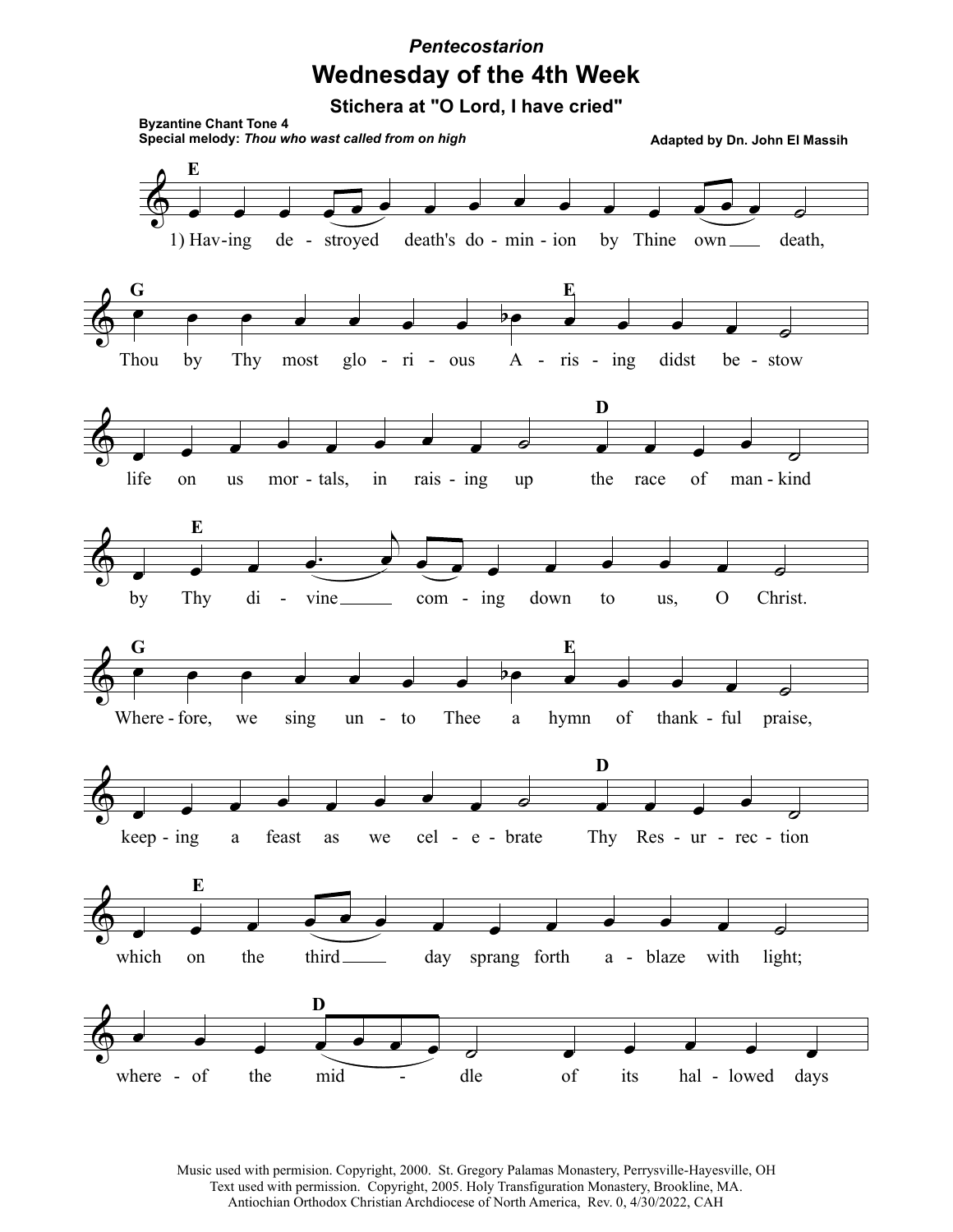**Pentecostarion - Wednesday of the 4th Week - Stichera at "O Lord, I have cried" - 2**



Music used with permision. Copyright, 2000. St. Gregory Palamas Monastery, Perrysville-Hayesville, OH Text used with permission. Copyright, 2005. Holy Transfiguration Monastery, Brookline, MA. Antiochian Orthodox Christian Archdiocese of North America, Rev. 0, 4/30/2022, CAH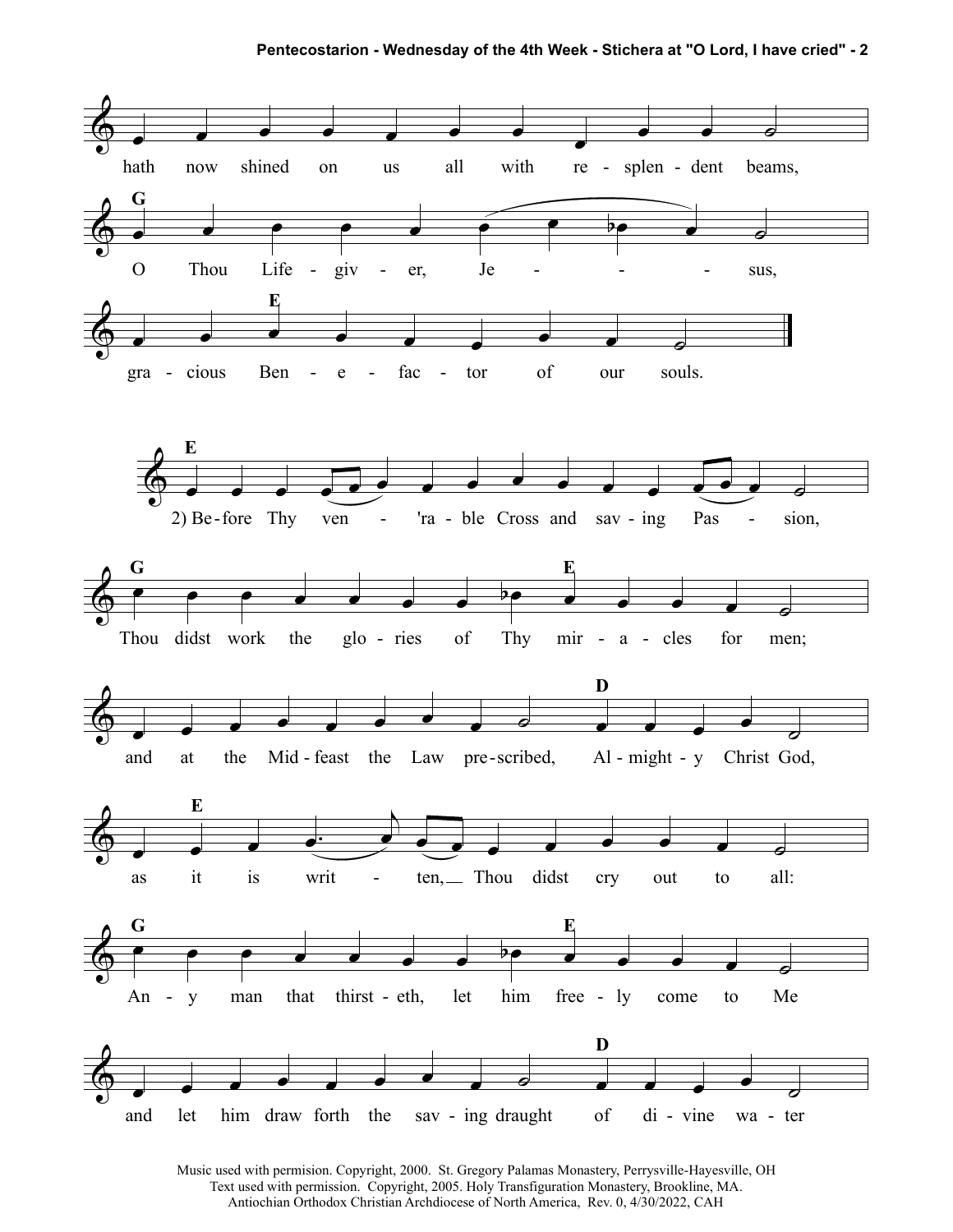

Music used with permision. Copyright, 2000. St. Gregory Palamas Monastery, Perrysville-Hayesville, OH Text used with permission. Copyright, 2005. Holy Transfiguration Monastery, Brookline, MA. Antiochian Orthodox Christian Archdiocese of North America, Rev. 0, 4/30/2022, CAH